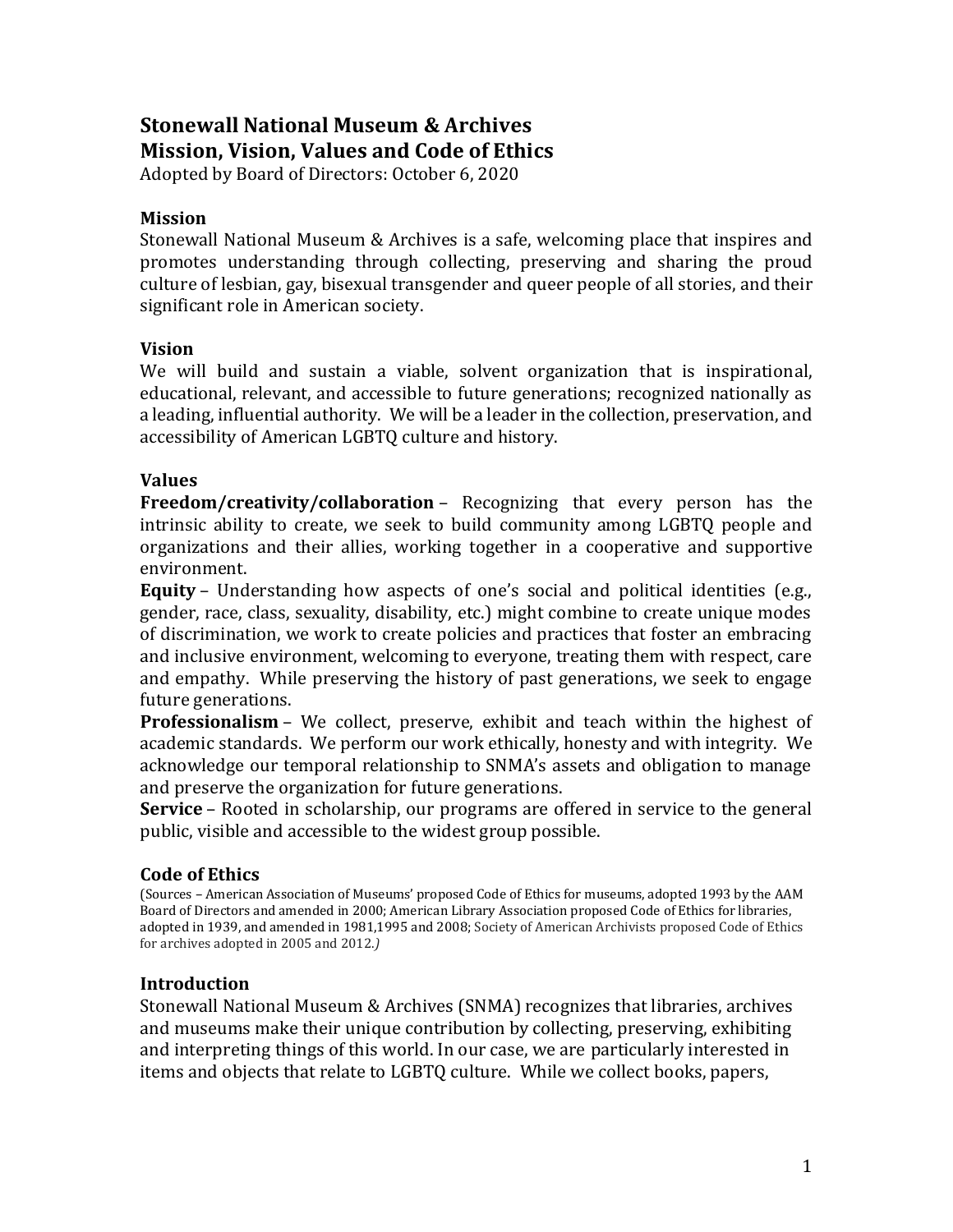ephemera and objects, we collect works of fine art only if the work or artist is significant to LGBTQ history and culture.

We seek to have our collections available for research, exhibition and programs that invite public participation, educate the public and preserve the past and present for the future.

As stewards of our collections, we seek to advance an understanding of the LGBTQ experience in the United States, especially in the last quarter of the  $20<sup>th</sup>$  century up to the present day. It is incumbent on us to be a resource for the general population and we seek to foster an informed appreciation of the rich and diverse LGBTQ world we have inherited; preserving that inheritance for posterity.

SNMA is grounded in the tradition of public service. We are organized as a public trust, holding our collections and information as a benefit for those we were established to serve.

Members of SNMA's Board of Directors, National Advisory Council, employees and volunteers are committed to the interests of these beneficiaries. As a nonprofit institution, we comply with applicable local, state, and federal laws and international conventions, as well as with the specific legal standards governing trust responsibilities. This statement is to be provided to all board members, staff, volunteers and members of the National Advisory Council and shall be available on SNMA's website.

But legal standards are only a minimum. We actively take affirmative steps to maintain integrity so as to warrant public confidence. We act not only legally, but also ethically.

Loyalty to SNMA's mission and to the public is the essence of our work, whether volunteer or paid. Where conflicts of interest arise—actual, potential or perceived the duty of loyalty must never be compromised. No individual may use their position at SNMA for personal gain or to benefit another at the expense of SNMA, its mission, its reputation and the society it serves.

For us, public service is paramount; we assume responsibility for the actions of members of Board of Directors, National Advisory Council, employees and volunteers in the performance of SNMA activities. Our collective endeavor strengthens SNMA's work and the contributions to society—present and future.

#### **Governance**

SNMA's Board of Directors protects and enhances our collections and programs and its physical, human and financial resources. It ensures that all these resources support our mission, respond to the pluralism of society and respects the diversity of humanity.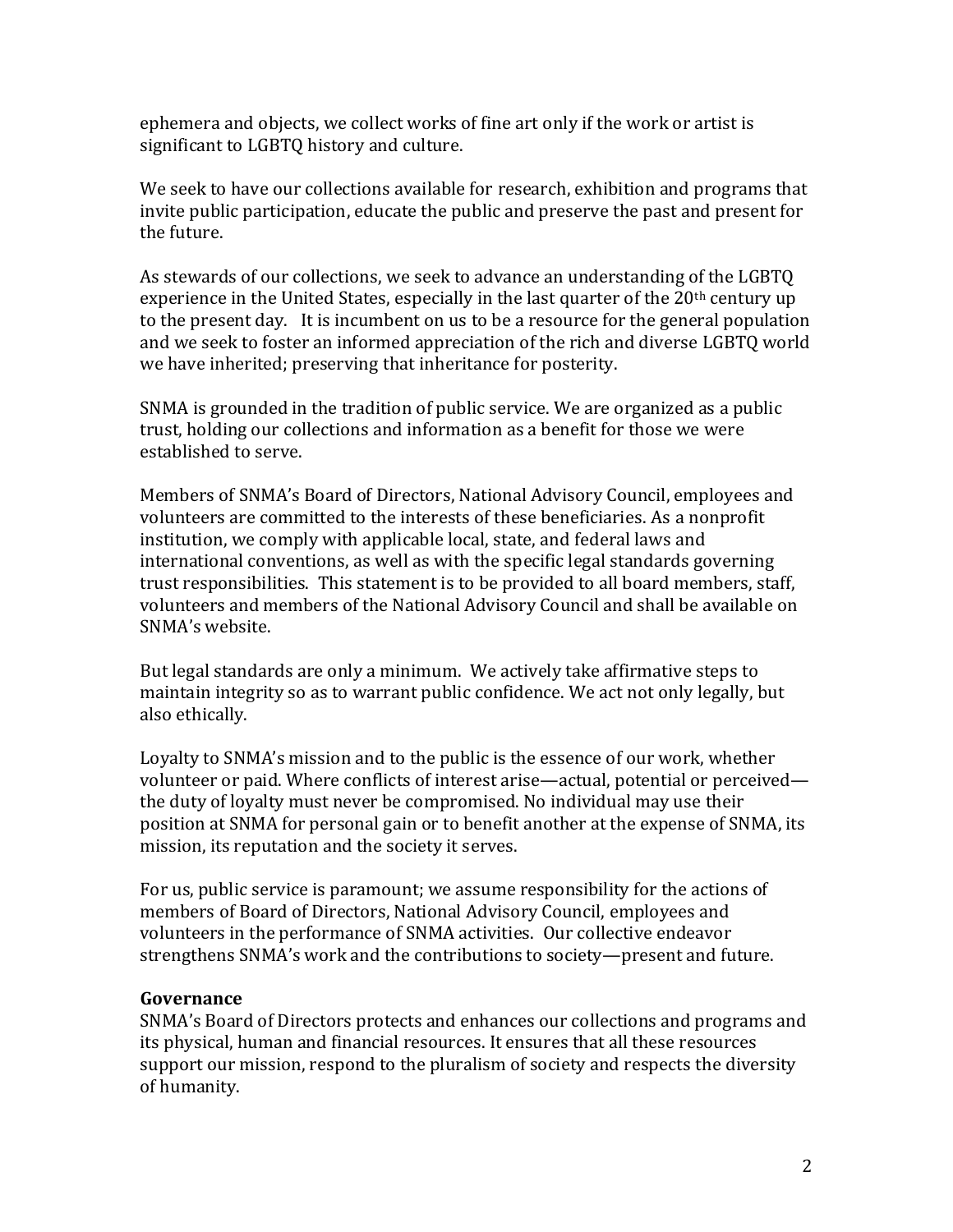Specifically, we ensure:

- all of those who work (paid or volunteer) for or on behalf of SNMA understand and support our mission and public trust responsibilities;
- our board members understand and fulfill their trusteeship and act corporately, not as individuals;
- SNMA's collections and programs and its physical, human and financial resources are protected, maintained and developed in support of its mission;
- SNMA is responsive to and represents the interests of society;
- we maintain the relationship with staff in which shared roles are recognized and separate responsibilities respected;
- working relationships among directors, employees and volunteers are based on equity and mutual respect;
- professional standards and practices inform and guide SNMA's operations, policies are clearly articulated, followed and prudent oversight is practiced, and
- our governance promotes the public good rather than individual financial gain.

## **Collections**

The distinctive character of SNMA derives from the ownership, care and use of our library, archives, and objects. This stewardship entails the highest public trust and carries with it the presumption of rightful ownership, permanence, care, documentation, accessibility and responsible disposal.

Thus, we ensure:

- collections in our custody support our mission and public trust responsibilities;
- collections in our custody are lawfully held, protected, secure, unencumbered, cared for and preserved;
- collections in our custody are accounted for and documented;
- access to the collections and related information is permitted and regulated;
- acquisition, disposal, and loan activities are conducted in a manner that respects the protection and preservation of objects within our control; we reject illicit trade in such materials;
- acquisition, disposal, and loan activities conform to our mission and public trust responsibilities;
- disposal of collections through sale, trade or research activities is solely for the advancement of SNMA's mission. Proceeds from the sale of collections are to be used consistent with the established standards of SNMA's discipline, but in no event shall be used for anything other than acquisition or direct care of collections;
- SNMA's activities promote the public good rather than individual financial gain; and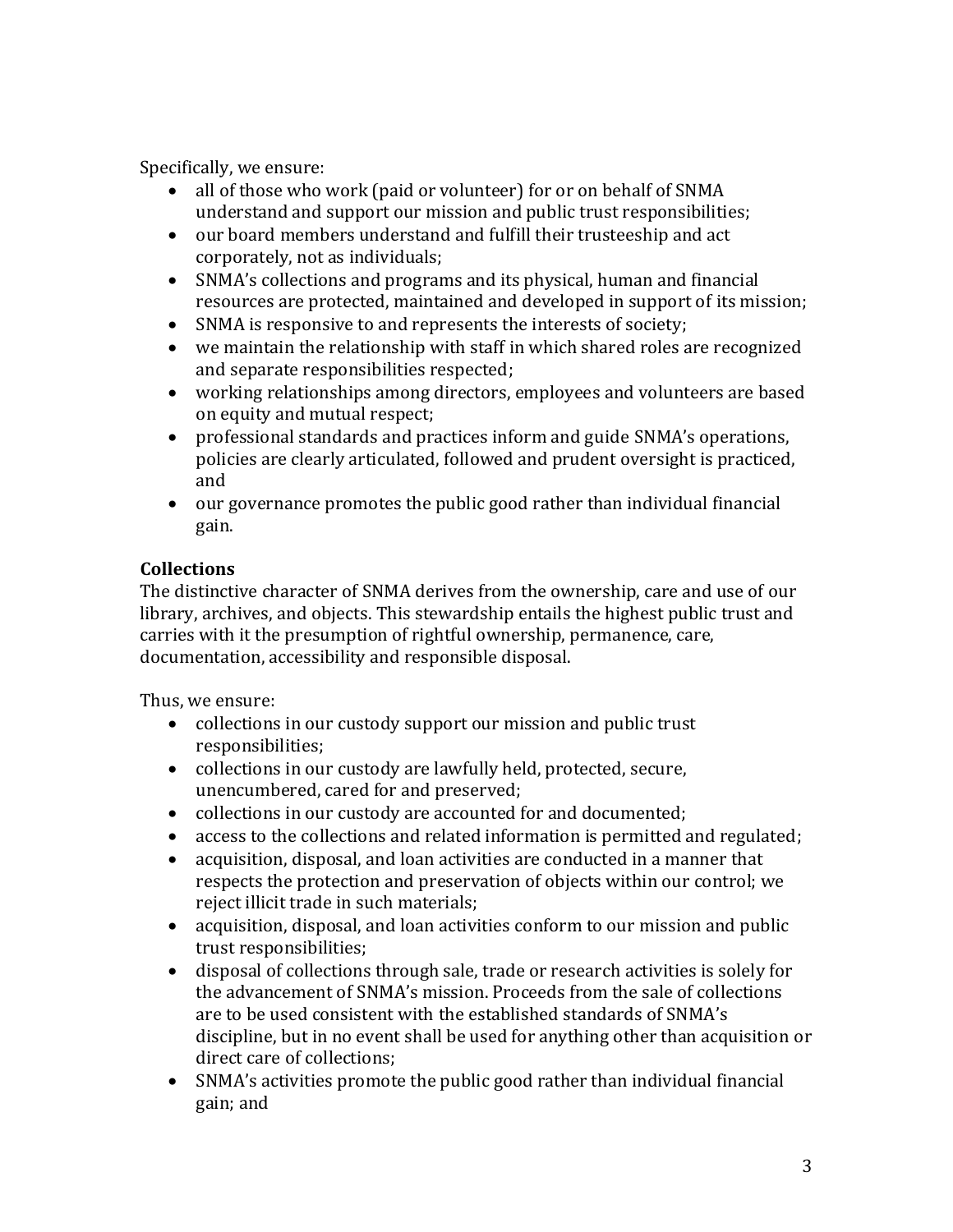• competing claims of ownership that may be asserted in connection with objects in our custody should be handled openly, seriously, responsively and with respect for the dignity of all parties involved.

## **Programs and Exhibitions**

SNMA serves society by advancing an understanding and appreciation of LGBTQ culture through collection, preservation, exhibition, research, scholarship, publication and educational activities. These programs further our mission and are responsive to the concerns, interests and needs of society.

Thus, as a member of the American Alliance of Museums, SNMA ensures:

- programs and exhibitions support our mission and public trust responsibilities;
- programs and exhibitions are founded on scholarship and marked by intellectual integrity;
- programs and exhibitions are accessible and encourage participation of the widest possible audience consistent with our mission and resources;
- programs and exhibitions respect pluralistic values, traditions and concerns;
- revenue-producing activities and activities that involve relationships with external entities are compatible with our mission and support our public trust responsibilities, and
- programs and exhibitions promote the public good, rather than individual financial gain.

## **Library**

As members of the American Library Association, we recognize the importance of codifying and making known to the profession and the general public the ethical principles that guide our work. We have an obligation to ensure the free flow of information and ideas to present and future generations.

In making professional decisions, SNMA strives to:

- provide the highest level of service to all library users through appropriate and usefully organized resources; equitable service policies; equitable access; and accurate, unbiased, and courteous responses to all requests;
- uphold the principles of intellectual freedom and resist all efforts to censor library resources;
- protect each library user's right to privacy and confidentiality with respect to information sought or received and resources consulted, borrowed, acquired or transmitted;
- respect intellectual property rights and advocate balance between the interests of information users and rights holders.
- treat co-workers and other colleagues with respect, fairness, and good faith, and advocate for conditions of employment that safeguard the rights and welfare of all employees and volunteers;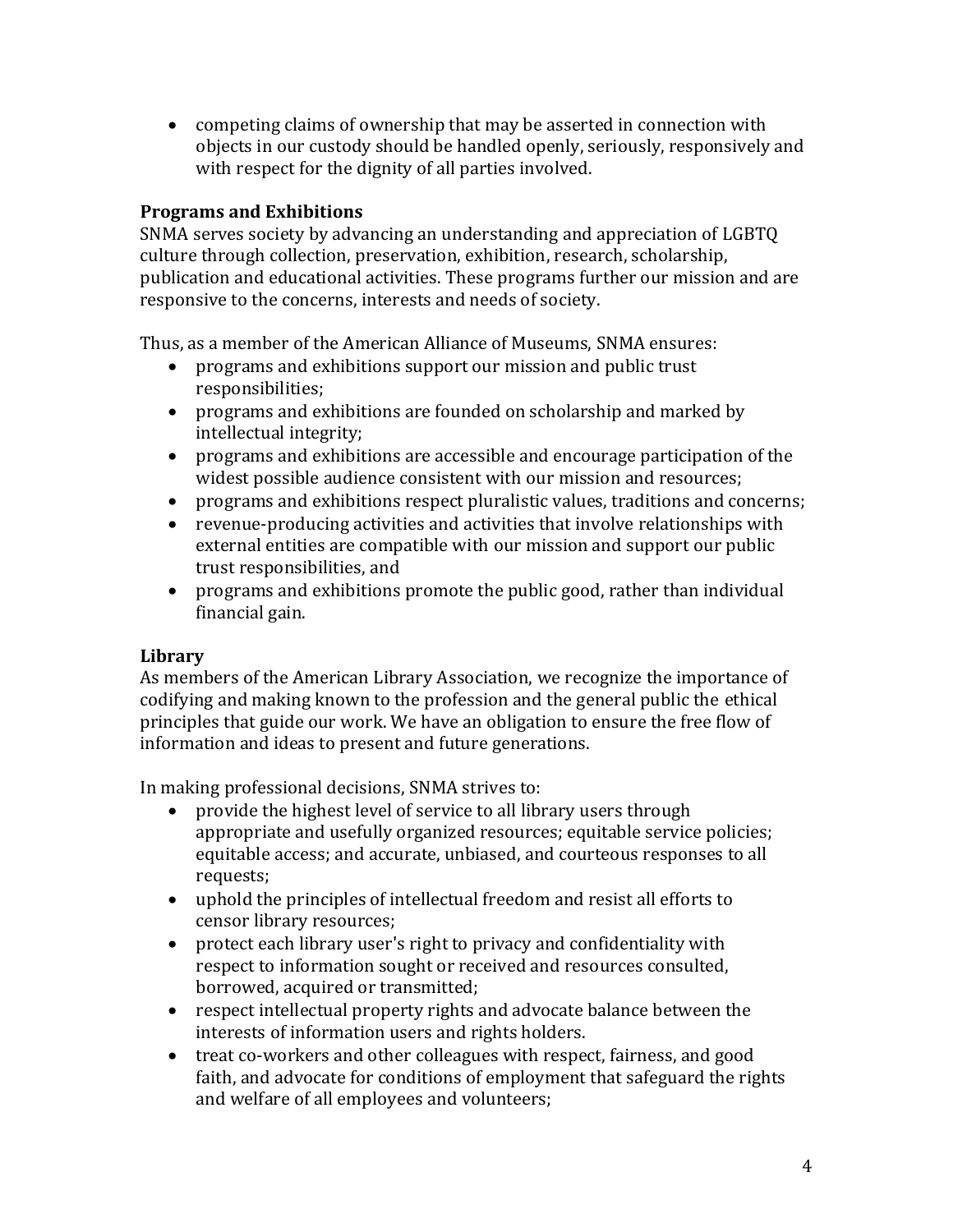- avoid furthering private interests at the expense of library users;
- distinguish between our personal convictions and professional duties and not allow our personal beliefs to interfere with fair representation of the aims of SNMA or the provision of access to our information and resources.
- achieve excellence in the profession by maintaining and enhancing our own knowledge and skills, by encouraging the professional development of coworkers, and by fostering the aspirations of potential members of the profession.

#### **Archives**

Recognizing that use is the fundamental reason for keeping archives, SNMA actively promotes open and equitable access to the records in our care within the context of our mission and the intended user groups. We minimize restrictions and maximize ease of access. We facilitate the continuing accessibility and intelligibility of archival materials in all formats.

SNMA staff formulates and disseminates access policies along with strategies that encourage responsible use. We work with donors and originating agencies to ensure that any restrictions are appropriate, well-documented, and equitably enforced. Restrictions to protect confidential and proprietary information are implemented in an impartial manner. SNMA seeks practical solutions that balance competing principles and interests.

Paid staff and volunteers who work in our archives cooperate and collaborate with other archivists and respect them and their institutions' missions and collecting policies. In our professional relationships with donors, records creators, users, and colleagues, we are honest, fair, collegial, and equitable.

As a member of the Society of American Archivists, SNMA strives to:

- exercise professional judgment in appraising, acquiring, and processing materials to ensure the preservation, authenticity, diversity, and lasting cultural and historical value;
- carefully document our collections-related decisions and activities to make our role in the selection, retention, or creation of the historical record transparent;
- consult with colleagues, relevant professionals, and communities of interest to ensure that diverse perspectives inform our actions and decisions.
- ensure the authenticity and continuing usability of records in our care;
- document and protect the unique archival characteristics of records and strive to protect the records' intellectual and physical integrity from tampering or corruption;
- avoid alter, manipulate, or destroy data or records to conceal facts or distort evidence. We thoroughly document any actions that may cause changes to the records in our care or raise questions about the records' authenticity;